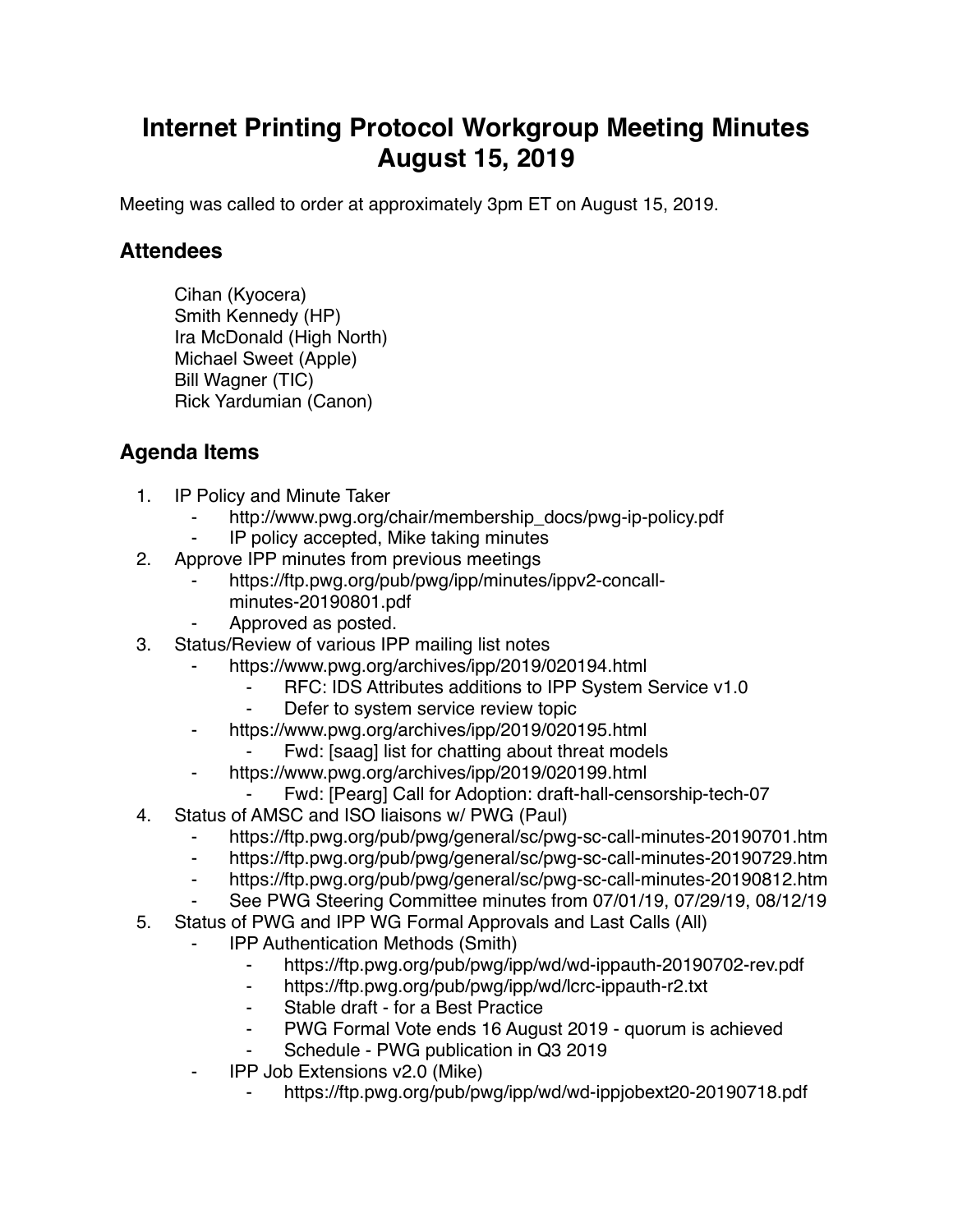- ⁃ https://ftp.pwg.org/pub/pwg/ipp/wd/lcrc-ippjobext20.txt
- ⁃ Stable draft for a Candidate Standard
- ⁃ PWG Formal Vote ends 16 August 2019 quorum is achieved
- Schedule PWG publication in Q3 2019
- ⁃ IPP System Service (Ira/Mike)
	- https://ftp.pwg.org/pub/pwg/ipp/wd/wd-ippsystem10-20190814rev.pdf
	- Stable draft for a Candidate Standard
	- ⁃ IPP WG Last Call ended 31 May 2019 w/ 1 comment
	- ⁃ IPP WG review on 18 July 2019
	- ⁃ IPP WG final review on 15 August 2019
	- ⁃ Schedule PWG Last Call in Q3 2019
- 6. Quick Review of IPP WG slides for PWG August F2F (Mike)
	- https://ftp.pwg.org/pub/pwg/ipp/slides/ipp-wg-agenda-august-19d1.pdf
		- ⁃ IPP WG review on 15 August 2019
		- ⁃ Slide 3:
			- ⁃ Make sure v2.0 shows for all docs
		- Slide 4:
			- ⁃ Encrypted v1.0
			- ⁃ EPX 2.0
			- ⁃ Job Accounting with IPP
		- DISCUSS: Add version number to Job Accounting with IPP
- 1. Quick Review of IPP System Service (Ira/Mike)
	- https://ftp.pwg.org/pub/pwg/ipp/wd/wd-ippsystem10-20190814-rev.pdf
		- ⁃ Stable draft for a Candidate Standard
		- ⁃ IPP WG Last Call ended 31 May 2019 w/ 1 comment
		- ⁃ IPP WG review on 18 July 2019
		- ⁃ IPP WG final review on 15 August 2019
		- ⁃ Schedule PWG Last Call in Q3 2019
		- ⁃ Section 2.4 (Other Terminology)
			- ⁃ Add Resident Application and User Applications from HCD-ATTR
		- ⁃ Section 7.3.12:
			- Line 3512: "patches APPLIED to"
		- ⁃ Section 7.3.22:
			- ⁃ Line 3565: "patches APPLIED to"
		- ⁃ Section 7.3.21-24:
			- Resident Application (term) from HCD-ATTR
		- ⁃ Section 7.3.31:
			- TimeSourceUserApplicationName should just be TimeSource
			- Add 'ntp' and 'sntp' keywords for time servers not disclosed.
		- ⁃ Section 7.3.33-36:
			- User Application (term) from HCD-ATTR instead of resident application
		- **Section 7.3.34:** 
			- Line 3641: "patches APPLIED to"
		- Action: Mike to post updated System Service specification and start PWG Last Call ending September 13th or so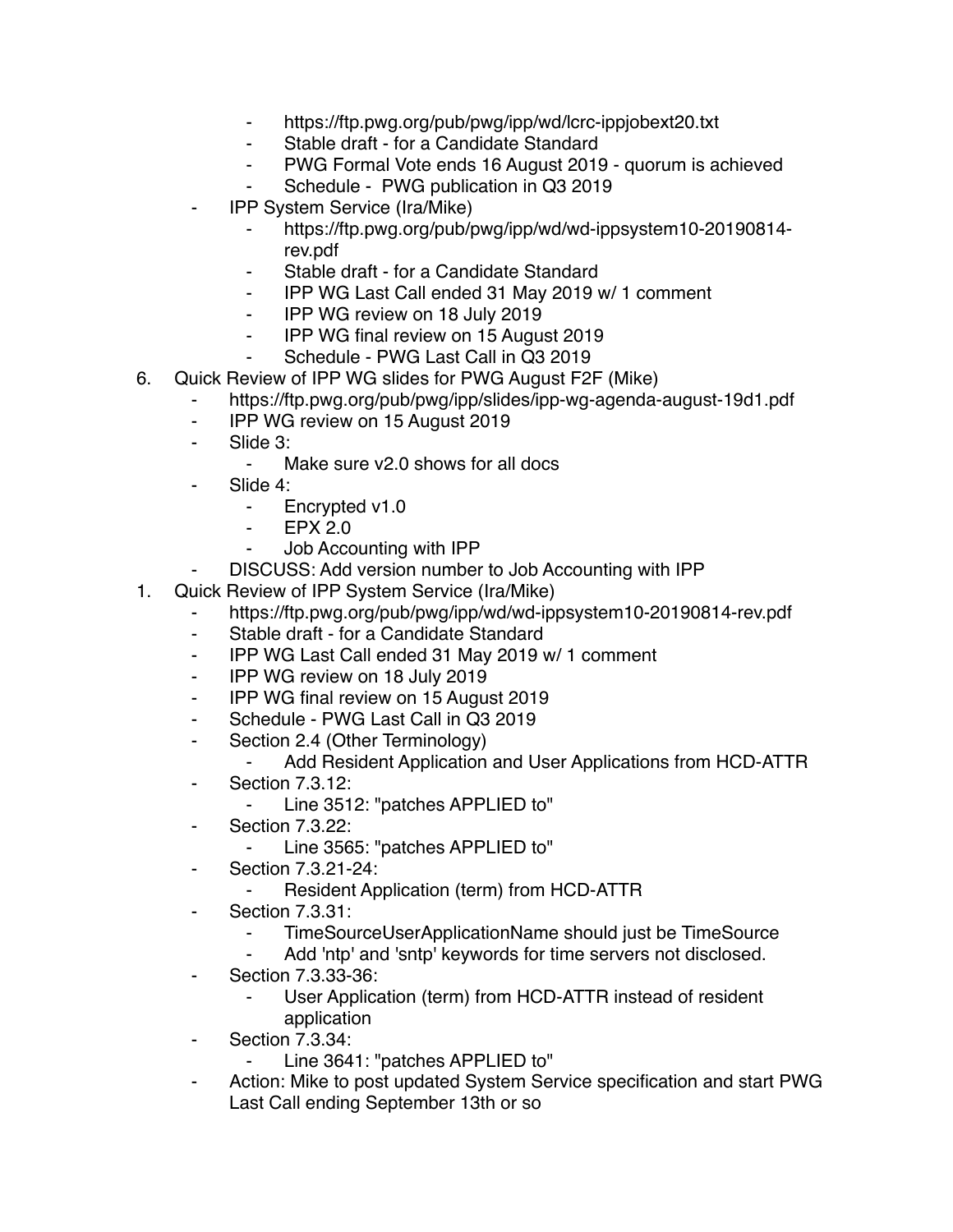- 2. Status of various IPP documents (All)
	- ⁃ IPP Job and Printer Extensions Set 3 v2.0 (Smith)
		- ⁃ https://ftp.pwg.org/pub/pwg/ipp/wd/wdippjobprinterext3v11-20190724-rev.pdf
		- ⁃ Interim draft for a Candidate Standard
		- Fixed all errata
		- Now a major revision and thus v2.0
		- ⁃ IPP WG review on 1 August 2019 stopped at page 52
		- Schedule Prototype draft in Q3/Q4 2019
	- **IPP Production Printing Ext v2.0 (Mike)** 
		- https://ftp.pwg.org/pub/pwg/ipp/wd/wd-ippppx20-20190626-rev.pdf
		- ⁃ Errata update of PWG 5100.3-2001
		- ⁃ Interim draft for a Candidate Standard
		- ⁃ IPP WG review on 24 June 2019
		- ⁃ Non-production attributes moved to IPP Job Extensions v2.0
		- Schedule Prototype draft in Q3 2019
	- ⁃ IPP Everywhere 1.1 (Mike)
		- ⁃ https://ftp.pwg.org/pub/pwg/ipp/wd/wd-ippeve11-20190627-rev.pdf
		- ⁃ Stable draft for a Candidate Standard
		- ⁃ PWG F2F discussion in April 2019
		- ⁃ Defer IPP WG Last Call until IPP Everywhere Self-Cert v1.1 is ready
		- Schedule Stable working drafts/beta tools in Q3 2019
		- ⁃ IPP Enterprise Printing Extensions v2.0 (EPX) (Smith)
			- ⁃ https://ftp.pwg.org/pub/pwg/ipp/wd/wd-ippepx-20190614-rev.pdf
			- ⁃ Interim draft PWG F2F review in April 2019
			- ⁃ IPP WG review on 18 July 2019
			- Schedule Prototype draft Q3 2019
	- Job Accounting with IPP (Mike)
		- ⁃ https://ftp.pwg.org/pub/pwg/ipp/wd/wdippaccounting10-20190418.pdf
		- ⁃ Initial draft for a Best Practice
		- Schedule TBD
	- ⁃ IPP Everywhere Self-Certification Manual v1.1 (Mike)
		- ⁃ https://ftp.pwg.org/pub/pwg/ipp/wd/wd-ippeveselfcert11-20180704 rev.pdf
		- ⁃ Prototype draft for a Candidate Standard
		- PWG F2F discussion in April 2019
		- ⁃ Update and start IPP WG Last Call together w/ IPP Everywhere v1.1
		- Schedule Stable working drafts/beta tools in Q3 2019
		- ⁃ IPP Encrypted Jobs and Documents (Mike)
			- ⁃ https://ftp.pwg.org/pub/pwg/ipp/wd/wd-ipptrustnoone10-20190418 rev.pdf
			- Interim draft for a Candidate Standard
			- PWG F2F review in April 2019
			- Updated to change from Registration to Specification